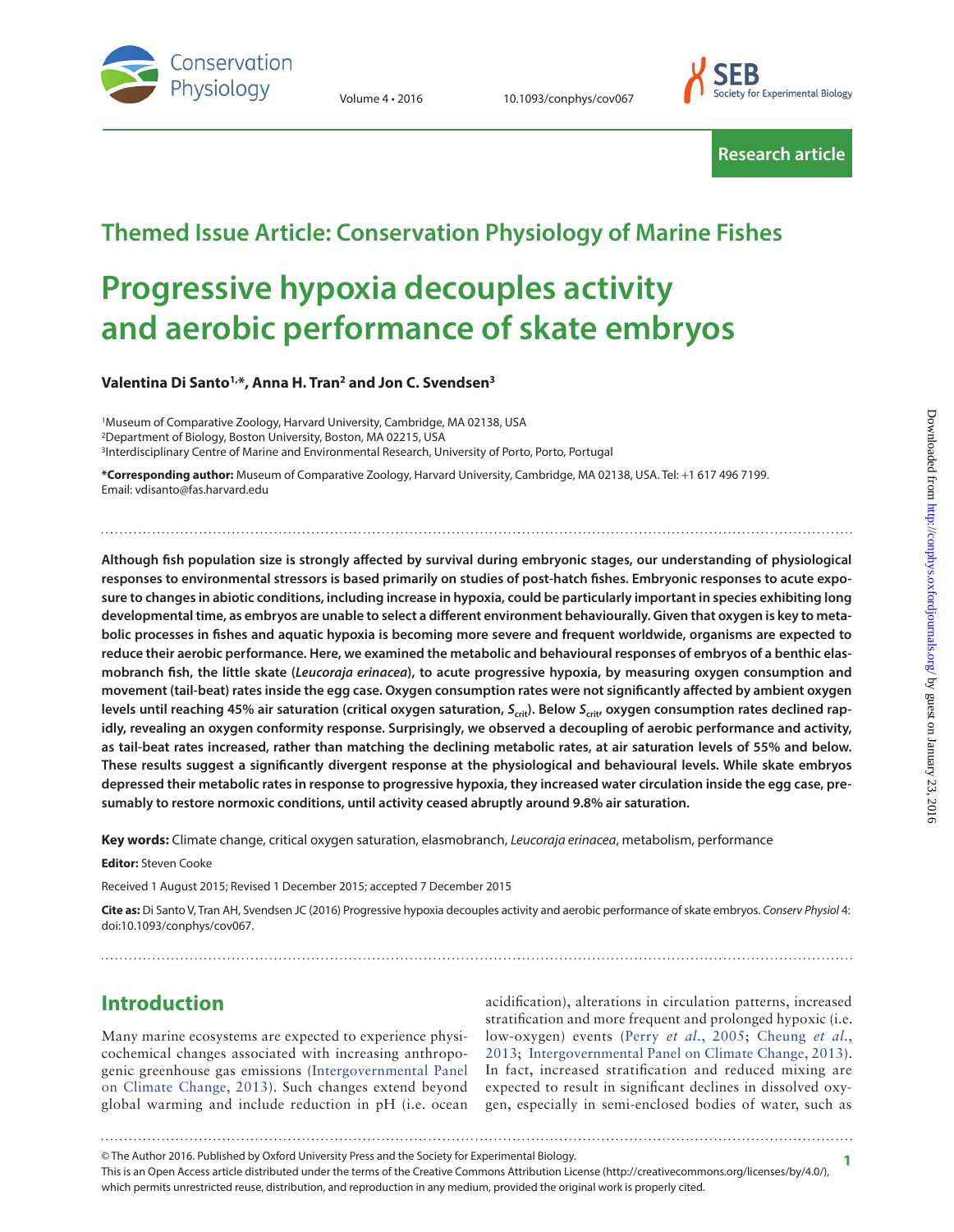bays ([Bakun](#page-5-2) *et al.*, 2015). As oxygen is key to sustain every aerobic activity, it is important to understand whether and how marine organisms might tune their metabolic performance to cope with more frequent and intense hypoxic events. This is particularly crucial for benthic organisms inhabiting near-coastal waters as these are expected to be much more affected by hypoxia than highly mobile, pelagic species that are likely to possess the locomotory capacity required to sustain migrations to refugia ([Lauder and Di](#page-6-1) [Santo, 2015](#page-6-1)). At the same time, perhaps reflecting adaptations to typically low-oxygen environments, benthic organisms are generally thought to be able to tolerate moderate-to-severe levels of hypoxia [\(Seibel, 2011;](#page-6-2) [Heinrich](#page-5-3) *et al.*, 2014). Despite this fact, populations of several benthic species have already declined during the last decades, and low oxygen levels are often implicated in the impairment of vital activities, including foraging and reproduction ([Schurmann and Steffensen,](#page-6-3) [1997;](#page-6-3) [Behrens and Steffensen, 2007;](#page-5-4) [Svendsen](#page-6-4) *et al.*, 2012).

When faced with low oxygen levels, fishes can respond either by decreasing oxygen consumption rates (i.e. oxyconformity response) or by maintaining the same oxygen consumption rates despite the decrease in available dissolved oxygen in the water (i.e. oxyregulatory response). One simple and commonly adopted metric to identify species-specific sensitivity and tolerance to low oxygen levels is to quantify the oxygen saturation in the ambient water that triggers the switch from oxyregulation to oxyconformity response ([Speers-Roesch](#page-6-5) *et al.*[, 2012\)](#page-6-5). The progressive drop in metabolic rates seen during severe hypoxia is caused by oxygen deficiency and is associated with the transition to anaerobic metabolism [\(Pörtner,](#page-6-6) [2010](#page-6-6)). The oxygen saturation (or pressure) point at which quiescent aquatic ectotherms are unable to maintain the normoxic metabolic rate is termed 'critical oxygen saturation' ( $S<sub>crit</sub>$ ). The capacity of a fish to extract oxygen from the ambient water and survive acute hypoxic events is reflected in its specific  $S_{\text{crit}}$ , with high  $S_{\text{crit}}$  indicating a high sensitivity (and low tolerance) to low oxygen levels ([Speers-Roesch](#page-6-5) *et al.*, [2012](#page-6-5)). Correspondingly, S<sub>crit</sub> represents an important ecological tipping point to understand the resilience of populations to declining levels of oxygen ([Mueller](#page-6-7) *et al.*, 2011).

Knowing at which point species conform to oxygen levels in the water is not only important to understand the capacity of fishes to respond to challenges of hypoxia [\(Urbina](#page-6-8) *et al.*, [2012](#page-6-8)), but also to assess assumptions for disparate metabolic theories in ecology [\(Kearney and White, 2012\)](#page-6-9). Although it is becoming clear that the vast majority of adult and juvenile fishes are capable of coping physiologically with a moderate decrease in ambient oxygen ([Ultsch](#page-6-10) *et al.*, 1981; [Virani and](#page-6-11) [Rees, 2000](#page-6-11); Perry *et al.*[, 2009;](#page-6-12) [Kearney and White 2012;](#page-6-9) [Urbina](#page-6-8) *et al.*, 2012; [Svendsen](#page-6-13) *et al.*, 2014), the metabolic responses of embryos remain uncertain. This could be particularly important in fishes that have a long developmental time, as they are most likely to experience hypoxic events at some point during embryogenesis. Most juvenile and adult fishes can respond to acute hypoxia by using a series of tactics, including moving to a different area, increasing ventilation

rates, reducing swimming speed, performing aquatic surface respiration and fuelling metabolic processes through anaerobic pathways [\(Pollock](#page-6-14) et al. 2007; [Chapman and McKenzie 2009;](#page-5-5) [Poulsen](#page-6-15) *et al.*, 2011; [Svendsen](#page-6-4) *et al.*, 2012; Genz *et al.*[, 2013\)](#page-5-6). In contrast, embryonic fishes have a reduced array of choices when facing hypoxia. Given that embryos are spatially constrained inside the egg case and cannot select a different habitat until they hatch, they are most likely to respond to acute hypoxia by increasing ventilation rate or by depressing aerobic metabolism. Additionally, it might be adaptively advantageous to hatch precociously in order to locate a better habitat if the ontogenetic development is sufficiently advanced to ensure survival outside of the egg case [\(Petranka](#page-6-16) *et al.*, 1982; [Czerkies](#page-5-7) *et al.*, 2001).

The little skate, *Leucoraja erinacea* (Mitchill, 1825), is a benthic oviparous elasmobranch that inhabits near-coastal water (down to 90 m depth) in the northwestern Atlantic, from the Gulf of Maine to Cape Hatteras ([Bigelow](#page-5-8) *et al.*, 1953). According to the International Union for Conservation of Nature (IUCN), *L. erinacea* is near threatened because of declining population, and the species is likely to become overfished by commercial fisheries in the near future. Female *L. erinacea* is reproductive year-round and produces large embryos individually surrounded by jelly inside leathery protective egg cases deposited on sandy or muddy flats [\(Leonard](#page-6-17) *et al.*[, 1999](#page-6-17); [Di Santo, 2015\)](#page-5-9). The egg case has horns with tendrils that secure it to the substrate [\(Bigelow](#page-5-8) *et al.*, 1953). After elasmobranch embryos develop external gill filaments, the jelly plug inside the egg case dissolves and the embryo starts to whip its tail to facilitate the passage of oxygenated clean water inside and through the case (see [https://youtu.be/eziPYb1INA0;](https://youtu.be/eziPYb1INA0) [Thomason](#page-6-18) *et al.*, 1996; [Tullis and Peterson, 2000;](#page-6-19) [Hoff, 2009;](#page-5-10) [Di Santo, 2015\)](#page-5-9). This tail-beat activity, vital for survival and development of the embryo, is associated with an increase in metabolism ([Leonard](#page-6-17) *et al.*, 1999) and it is strongly affected by climate-related stressors, including temperature and acidification [\(Di Santo, 2015\)](#page-5-9). The combination of long developmental time (5–12 months; [Di Santo, 2015\)](#page-5-9) and the low likelihood to relocate to more favourable habitats given the high philopatry observed in the species (although no study to date has quantified the capacity of this fish to sustain migrations; [Lauder and](#page-6-1) [Di Santo, 2015\)](#page-6-1) could have crucial consequences for the resilience of *L. erinacea* in possible near-future hypoxic scenarios.

In the present study, we quantified the oxygen consumption and tail-beat rates of embryonic *L. erinacea* during normoxia and progressive hypoxia. We hypothesized that skate embryos experiencing hypoxia might respond by using physiological and behavioural tactics in the following order: (i) increasing tail-beat rates as an attempt to circulate water and restore normoxia inside the egg case; (ii) switching from oxygen regulation to oxygen conformity; and (iii) hatching prematurely to escape the egg case. To quantify these responses, we used intermittent flow respirometry to measure oxygen consumption while the embryos were continuously whipping their tail in normoxic conditions and continued the measurements during incremental reductions in oxygen.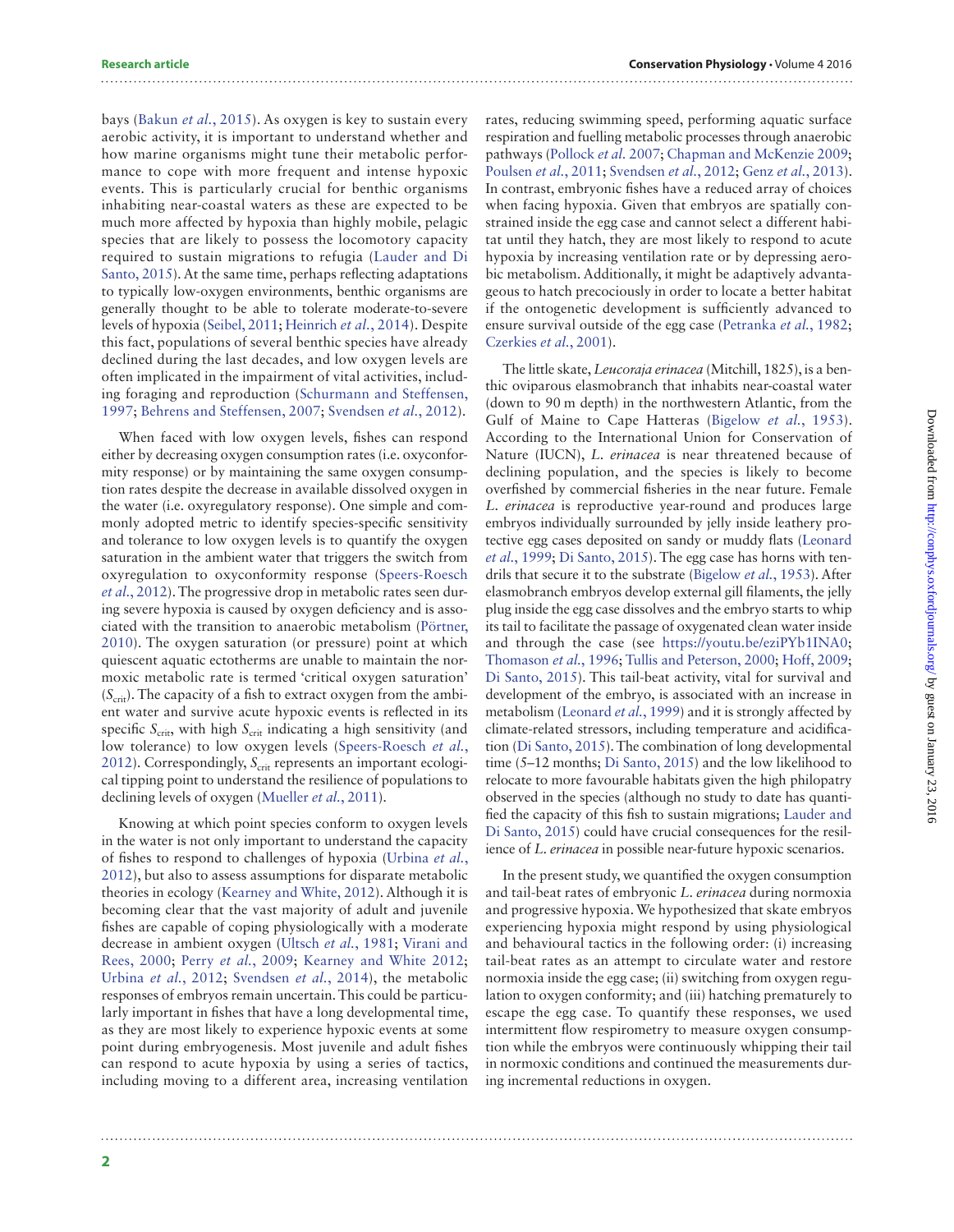## **Materials and methods**

#### **Experimental animals**

Newly laid (<1-week-old) little skate embryos  $(n = 6)$  were obtained from the Marine Biological Laboratory, Woods Hole, MA, USA. Embryos were transported to Boston University using a well-aerated, thermally controlled container. Once at Boston University, they were held each in independently filtered tanks, at constant salinity (33 ppt, obtained by mixing Instant Ocean® and deionized water), temperature  $(15^{\circ}C)$ , pH $(8.1)$  and photoperiod  $(14 \text{ h light-10 h dark})$  in a cold environmental room (Harris Environmental Systems, Inc., Andover, MA, USA). Throughout the development, skate embryos were supplied with normoxic water (∼95% air saturation). Skate embryos were used for experimentation when the egg case was open and the yolk sac diameter was ≤1 mm to ensure that the embryos were close to hatching (∼6 months at 15°C; [Di Santo, 2015\)](#page-5-9). The yolk size was estimated visually by shining a red light through the semi-opaque egg case and measuring the yolk diameter with digital callipers. This late developmental stage was selected to examine the possibility that hypoxia could trigger hatching and allow the skate to search for a more favourable habitat.

#### **Hypoxia experimental set-up**

To decrease oxygen content in water, we employed a steady oxygen depletion system based on nitrogen displacement [\(Bennett and Beitinger, 1995](#page-5-11); [Svendsen](#page-6-13) *et al.*, 2014). Briefly, nitrogen gas from a cylinder tank was bubbled into a covered holding tank to remove oxygen. The flow of nitrogen into the tank was controlled with a Fisher Scientific nitrogen regulator, a one-way valve and a gas bubbler. While maintaining constant temperature (15°C), salinity (33 ppt) and pH (8.1), dissolved oxygen was decreased by 5% in a stepwise fashion to examine the responses to different oxygen levels  $(n = 18)$ between 95 and 10% air saturation.

#### **Oxygen consumption and tail-whip frequency**

Embryos were placed and oriented ventrally in the experimental tank 4 h prior to data collection to ensure that measurements were taken in unstressed individuals [\(Leonard](#page-6-17) *et al.*, [1999;](#page-6-17) [Di Santo, 2015\)](#page-5-9). Measurements of the oxygen consumption rate ( $M_{\text{O}_2}$ ; in milligrams of  $\text{O}_2$  per kilogram per hour) while the embryos were continuously beating their tail in the egg case [here defined as active metabolic rate (AMR) in accordance with previous studies; see [Leonard](#page-6-17) *et al.*, 1999; [Di](#page-5-9) [Santo, 2015](#page-5-9)] were conducted using a custom-made Plexiglas® intermittent flow respirometer connected with a flush and a recirculating pump similar to previous studies ([Svendsen](#page-6-4) *et al.*[, 2012;](#page-6-4) [Tirsgaard](#page-6-20) *et al.*, 2015). The total volume of the empty respirometer was 0.701 l but was adjusted for the water displacement caused by each skate egg case and the oxygen probe. The temperature was maintained constant ( $15 \pm 0.1$ °C) throughout the experiment by submerging the respirometer

chamber into a water bath connected to a digitally controlled Aqua Logic chiller.

For each measurement of AMR, oxygen saturation was adjusted to match the desired level in the chamber while the flushing and the circulation pumps were actuated. Embryos experienced each saturation condition for 30 min. Following this period, the flushing pump was turned off and oxygen decline in the respirometer was measured for 20 min. Oxygen concentration was measured using a YSI oxygen meter (model 550A) calibrated daily. Measurements of AMR continued until skate embryos ceased whipping their tail for at least 1 min. Activity rates (tail beats per minute) were recorded for 1 min at 5 min intervals at each tested oxygen level by shining a red light through the semi-opaque egg case. After each trial, skates were returned to normoxic conditions and gently extracted from the egg case using blunt forceps inserted into the anterior slit. Once extracted, skates were weighed to record wet mass to the nearest 0.01 g. Oxygen consumption rates were calculated based on the slope of a linear regression of the decline in oxygen concentration inside the chamber during the 20 min measurement phase. Measurements were adjusted by mass using the coefficient (0.67) previously tested and applied for this species and other elasmobranchs [\(Di](#page-5-12) [Santo and Bennett, 2011a](#page-5-12); [Di Santo, 2015\)](#page-5-9) using the following equation:

 $M_{\text{O}_2}$  (mg  $\text{O}_2$  kg<sup>-1</sup> h<sup>-1</sup>) = Slope  $\text{O}_2$  change (mg  $\text{O}_2$  l<sup>-1</sup> h<sup>-1</sup>)  $\times$  Volume (l)  $\times$  Mass<sup>-0.67</sup> (kg)

Blank respirometry trials were conducted with the empty egg cases for 1 h, but background respiration was never detected  $(n=6)$ .

#### **Statistical analysis**

Analyses of oxygen consumption and tail-beat rates in relationship to  $O<sub>2</sub>$  saturation levels were conducted using a repeated-measures ANOVA, followed by Dunnett's test (control: air saturation of 95%) to estimate the oxygen levels that triggered a change in metabolic and activity rates. All statistical analyses were based on  $\alpha$  = 0.05 and were undertaken in JMP Pro, version 11 (SAS).

#### **Results**

Hypoxic conditions (at and below  $45\%$  air saturation;  $S_{\text{crit}}$ ) significantly reduced AMR in little skate embryos, indicating an oxygen conformity response (repeated-measures ANOVA, *F*85,17 = 102.45; *P* < 0.000001; Fig. [1a](#page-3-0)). However, a stepwise decrease in oxygen did not significantly affect AMR between 95 and 50% air saturation (Dunnett's test,  $\alpha$  = 0.05), indicating an oxygen regulating response. Skate embryos maintained similar tail-beat rates across oxygen saturations down to 55%, after which the rate increased (repeated-measures ANOVA, *F*85,17 = 30.81; *P* < 0.000001; Dunnett's test,  $\alpha$  = 0.05; Fig. [1](#page-3-0)b). Surprisingly, there was no gradual decrease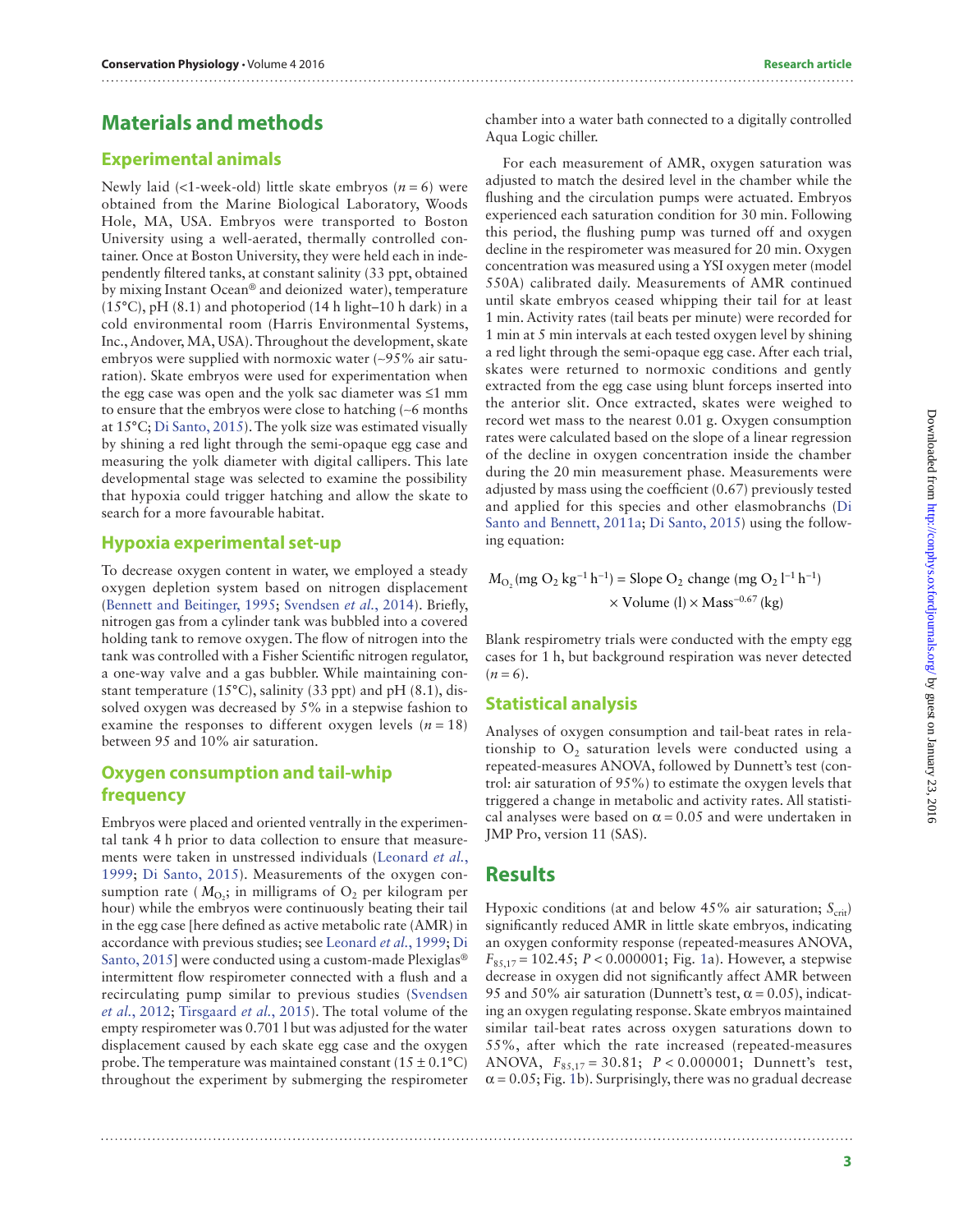

<span id="page-3-0"></span>**Figure 1:** Near-hatch embryonic little skate (*Leucoraja erinacea; n =* 6) oxygen consumption (M<sub>O2</sub>; **a**) and activity (**b**), assessed as tail-beat rate (means ± SEM) as a function of decreasing oxygen in the environment (air saturation, expressed as a percentage). Asterisks show statistically significant difference in mean  $M_{\rm O_2}$  and activity rates from normoxic levels, 95% air saturation (repeated-measures ANOVA, followed by Dunnett's test;  $\alpha$  = 0.05).

in tail-beat frequency as a function of progressive hypoxia. Instead, we observed an abrupt complete cessation of all movement at  $9.8 \pm 0.05\%$  air saturation (i.e. tail-beat collapse). All skates recovered and survived the procedure, but hypoxia did not trigger hatching, despite the fact that aerobic metabolism was depressed and activity ceased completely at the end of the experiment.

#### **Discussion**

Over recent decades, hypoxic events have increased in frequency, severity and geographical extent and it is therefore crucial to know the response of fish performance at different levels of hypoxia [\(Herbert](#page-5-13) *et al*., 2011). A reduction in AMR at oxygen levels below S<sub>crit</sub> forces fishes to use anaerobic pathways and has detrimental effects on activity and resilience of species ([Schurmann and Steffensen, 1997](#page-6-3); [Claireaux](#page-5-14) *et al.*, [2000](#page-5-14); [Chabot and Claireaux, 2008](#page-5-15)). The present study indicates that embryos of *L. erinacea* are highly sensitive to hypoxia, because they decrease oxygen consumption at air saturation levels of 45%, while activity in the egg case increases, possibly to enhance ventilation and exchange of water with the surrounding environment. Combining metabolic and behavioural measurements, our results show that

embryos of *L. erinacea* maintained constant metabolic rates during activity down to 45% (S<sub>crit</sub>), revealing an oxygen regulating response to changing oxygen levels. However, at oxygen saturations below  $S_{\text{crit}}$ , metabolism declined abruptly and significantly with increasing levels of hypoxia, suggesting an oxygen conformity response and, possibly, a progressive reliance on anaerobic metabolism. Interestingly, activity was more sensitive to decreasing oxygen than metabolic rates, because tailbeat rates increased at higher levels of oxygen in the water  $(55\%)$ . Thus, this behavioural switch occurred well above  $S_{\text{crit}}$ , indicating that the first response to oxygen decline in the environment is behavioural rather than metabolic. Furthermore, activity did not decrease before completely collapsing at the end of the trial. This result is in contrast to previous studies, because complete cessation of hyperventilation in hypoxic conditions is uncommon in fishes (Perry *et al.*[, 2009\)](#page-6-12).

It is widely assumed that when the aerobic scope for activity is limited by the reduction in oxygen in the ambient water, fishes will attempt to reduce energetic expenditure by decreasing movement [\(Chabot and Claireaux, 2008\)](#page-5-15). Although this assumption has been substantiated by studies on relatively sluggish species of the genera *Gadus* ([Schurmann and](#page-6-3) [Steffensen, 1997\)](#page-6-3), *Carassius* [\(Nilsson](#page-6-21) *et al.*, 1993) and *Solea* ([Dalla Via](#page-5-16) *et al.*, 1998), it was not confirmed in more active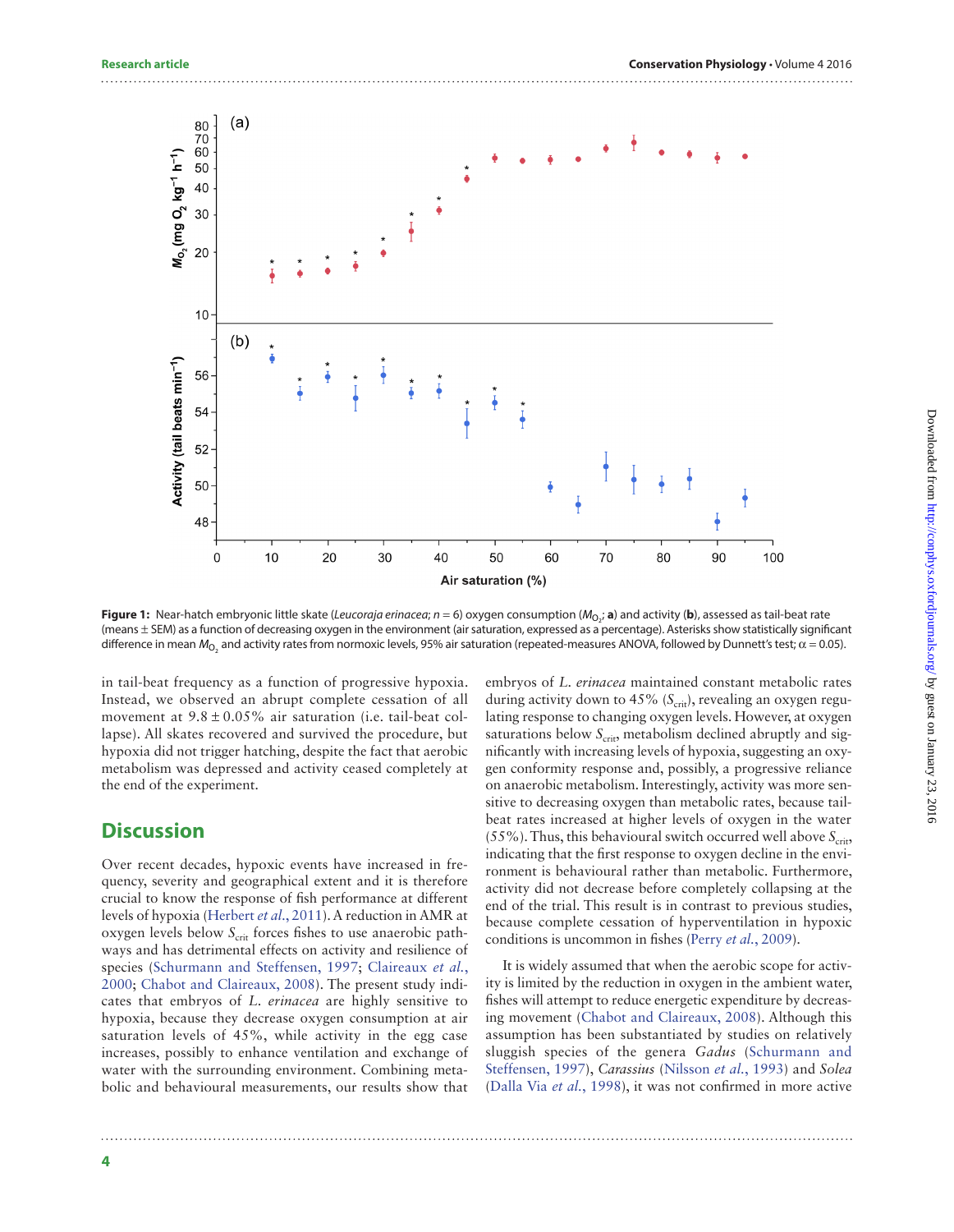species of the genera *Tunnus* ([Bushnell and Brill, 1991](#page-5-17)), *Oncorhynchus* ([Poulsen](#page-6-15) *et al.*, 2011) and *Cynoscion* [\(Brady](#page-5-18) *et al.*[, 2009\)](#page-5-18). Based on these few studies, there seems to be an apparent correlation between 'physiotype' (e.g. active vs. inactive fishes) and activity regulation [\(Burggren and Randall,](#page-5-19) [1978](#page-5-19); [Metcalfe and Butler, 1984](#page-6-22); Cook *et al.*[, 2011;](#page-5-20) [Di Santo](#page-5-21) [and Bennett, 2011b](#page-5-21)). In fact, active fishes might upregulate their locomotory performance to escape hypoxic environments, whereas more sluggish physiotypes might downregulate activity in order to reduce energy costs during a temporary oxygen crisis, and thus decrease the chance of incurring lethal metabolic deficits. Although it might be expected that benthic fishes, such as skates, would respond to a decrease in oxygen levels by reducing both activity and metabolic rates, embryos seem to exploit a different tactic, i.e. they significantly increase tail-beat rate down to a point where activities can no longer be sustained. During severe hypoxia, activity was elevated by ∼10% from normoxic conditions, but metabolic rates were depressed up to ∼70%. This suggests a decoupling of activity and aerobic metabolism, as embryos were possibly becoming progressively more reliant on anaerobic pathways, a strategy that could not be sustained for a prolonged period of time [\(Pörtner and Farrell, 2008](#page-6-23)).

Studies on the effect of hypoxia on fish embryos are scarce but they suggest that both acute and chronic exposure to hypoxia may result in a decrease in survival and growth and an increase in developmental time and malformations [\(Podrabsky](#page-6-24) *et al.*, 2001; [Shang and Wu, 2004](#page-6-25); [Breitburg](#page-5-22) *et al.*, [2009\)](#page-5-22). A few studies on the effect of hypoxia on elasmobranchs suggest that some species in this group may even be sensitive to a brief acute exposure to low oxygen levels. For example, the shovelnose ray (*Aptychotrema rostrata*) cannot tolerate oxygen tensions of 2 kPa for 30 min ([Speers-Roesch,](#page-6-5) [2012](#page-6-5)). On the contrary, the epaulette shark (*Hemiscyllium ocellatum*) exhibits an extraordinary tolerance to hypoxia, which may be given by the capacity to minimize changes in fluid acidosis and cardiac function [\(Speers-Roesch, 2012\)](#page-6-5). In the present study, all *L. erinacea* embryos survived the acute exposure to hypoxia but did not hatch spontaneously and needed to be extracted from the egg cases to be weighed and measured. In response to hypoxia, some fishes may hatch prematurely, whereas others may in fact delay hatching [\(Hassell](#page-5-23) *et al.*[, 2008](#page-5-23)). For instance, precocious hatching has been observed in fishes of the genus *Coregonus* [\(Czerkies](#page-5-7) *et al.*, [2001](#page-5-7)), *Oncorhynchus* ([Ciuhandu](#page-5-24) *et al.*, 2005) and *Acanthopagrus* [\(Hassell](#page-5-23) *et al.*, 2008). However, these same studies observed delayed hatching as well. It is plausible that a similar phenomenon occurred in *L. erinacea*, where most fish did not respond to low ambient oxygen by hatching (or escaping the egg case) even though anecdotal evidence suggests that early hatching could occur (V.D.S., personal observation). In fact, during preliminary studies in which skate embryos were maintained in a closed respirometer and allowed to consume oxygen without flushing, they exited the egg case at ~2 mg O<sub>2</sub> l<sup>−1</sup> (at 15°C; V.D.S., personal observation). However, other abiotic factors, such as  $CO<sub>2</sub>$  and ammonia, were not controlled, and skates might have hatched in response to these stressors rather than low oxygen levels.

*Leucoraja erinacea* embryos are enclosed in a capsule throughout the relatively long development (up to 1 year), and it is therefore critical for the survival of this species that embryos possess the capacity to surmount hypoxic events in their habitat using various mechanisms. If hypoxic events continue to increase in frequency and to expand geographically in the northwestern Atlantic [\(Fulweiler](#page-5-25) *et al.*, 2012), these could potentially affect fitness and resilience of populations of *L. erinacea*. As reproduction in the fish is not timed with seasons but occurs year-round (Palm *et al.*[, 2011\)](#page-6-26) and the species shows strong philopatry ([Frisk and Miller, 2006,](#page-5-26) [2009\)](#page-5-27), female *L. erinacea* are not expected to modify reproductive timing or spawning location ([Di Santo, 2015;](#page-5-9) [Lauder and Di](#page-6-1) [Santo, 2015\)](#page-6-1). Moreover, warming could further exacerbate the effect of hypoxia because metabolic processes require more oxygen at higher temperatures (Perry *et al.*[, 2005\)](#page-6-0). However, in the present study, temperature and other abiotic factors (pH and salinity) were kept constant, so the shift between oxyregulation and oxyconformity should be attributed to oxygen levels alone.

It is clear that for large embryos, stuck in the egg case for several months, tail-beat activity is the only means by which water is circulated and moved though the egg case and, ultimately, normoxia is maintained. As other tactics, such as precocious hatching, are only observed occasionally, prolonged aquatic hypoxia could severely impair development of embryonic oviparous elasmobranchs, with a possible increase in prehatching mortality. Nevertheless, an approach whereby physiological and behavioural responses to climatic stressors are combined with spatial and temporal data on abiotic stressors (i.e. hypoxia, warming and acidification) could help to identify vulnerable areas and potential refugia, thus improving conservation outcomes for oviparous sharks and skates.

### **Acknowledgements**

The authors would like to thank the Marine Biological Laboratory at Woods Hole, MA, USA for providing skate embryos, and the Boston University Marine Program and Phil Lobel for sharing laboratory space and equipment. Three anonymous reviewers provided helpful comments on a previous version of this manuscript. The research was conducted under the approved Institutional Animal Care and Use protocol no. 11-041 at Boston University.

## **Funding**

This project was funded by grants from the American Fisheries Society, the American Society of Ichthyologists and Herpetologists, the American Elasmobranch Society, Flying Sharks, The Oceanário de Lisboa, and the Portuguese Association for the Study and Conservation of Elasmobranchs to V.D.S.; while conducting the experiments and writing the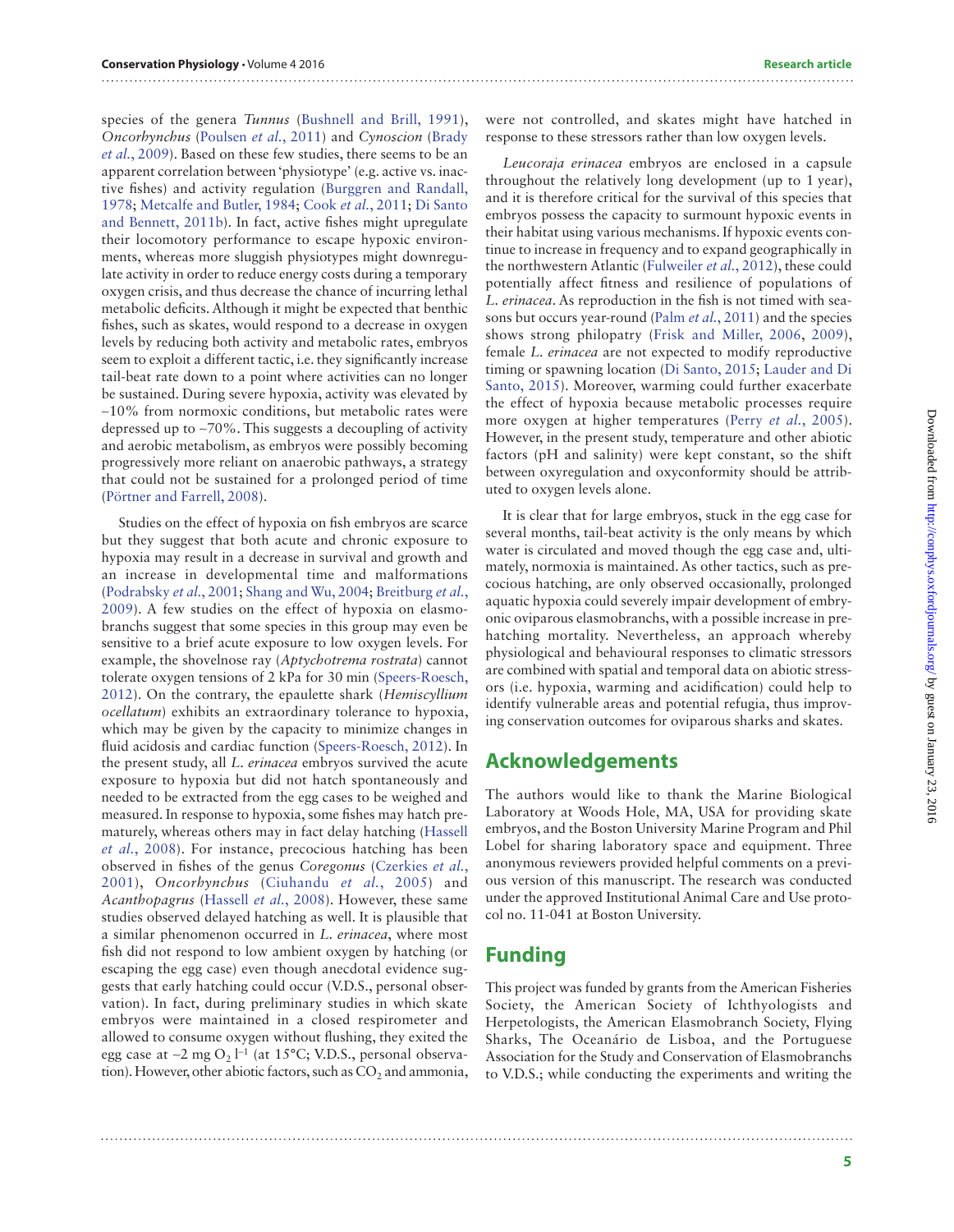#### 

manuscript, V.D.S. was supported by the Warren-McLeod Research, Dana Wright and Ryan Kelley Fellowships; A.H.T. was supported by the UROP program at Boston University; and J.C.S. was supported by a grant (SFRH/BPD/89473/2012) from the Foundation for Science and Technology (FCT) in Portugal.

## **References**

- <span id="page-5-2"></span>Bakun A, Black BA, Bograd SJ, García-Reyes M, Miller AJ, Rykaczewski RR, Sydeman WJ (2015) Anticipated effects of climate change on coastal upwelling ecosystems. *Curr Clim Change Rep* 1: 85–93.
- <span id="page-5-4"></span>Behrens JW, Steffensen JF (2007) The effect of hypoxia on behavioural and physiological aspects of lesser sandeel, *Ammodytes tobianus* (Linnaeus, 1785). *Mar Biol* 150: 1365–1377.
- <span id="page-5-11"></span>Bennett WA, Beitinger TL (1995) Technical notes: Overview of techniques for removing oxygen from water and a description of a new oxygen depletion system. *Progress Fish-Cult* 57: 84–87.
- <span id="page-5-8"></span>Bigelow HB, Schroeder WC, Hole W (1953) *Fishes of the Gulf of Maine*. US Government Printing Office, Washington, DC.
- <span id="page-5-18"></span>Brady DC, Targett TE, Tuzzolino DM (2009) Behavioral responses of juvenile weakfish (*Cynoscion regalis*) to diel-cycling hypoxia: swimming speed, angular correlation, expected displacement, and effects of hypoxia acclimation. *Can J Fish Aquat Sci* 66: 415–424.
- <span id="page-5-22"></span>Breitburg DL, Hondorp DW, Davias LA, Diaz RJ (2009) Hypoxia, nitrogen, and fisheries: integrating effects across local and global landscapes. *Ann Rev Mar Sci* 1: 329–349.
- <span id="page-5-19"></span>Burggren WW, Randall DJ (1978) Oxygen uptake and transport during hypoxic exposure in the sturgeon *Acipenser transmontanus*. *Respir Physiol* 34: 171–183.
- <span id="page-5-17"></span>Bushnell PG, Brill RW (1991) Responses of swimming skipjack (*Katsuwonus pelamis*) and yellowfin (*Thunnus albacares*) tunas to acute hypoxia, and a model of their cardiorespiratory function. *Physiol Zool* 64: 787–811.
- <span id="page-5-15"></span>Chabot D, Claireaux G (2008) Environmental hypoxia as a metabolic constraint on fish: the case of Atlantic cod, *Gadus morhua*. *Mar Poll Bull* 57: 287–294.
- <span id="page-5-5"></span>Chapman LJ, McKenzie DJ (2009) Behavioral responses and ecological consequences. *Fish Physiol* 27: 25–77.
- <span id="page-5-1"></span>Cheung WWL, Sarmiento JL, Dunne J, Frölicher TL, Lam VWY, Deng Palomares ML, Watson R, Pauly D (2013) Shrinking of fishes exacerbates impacts of global ocean changes on marine ecosystems. *Nat Clim Change* 3: 254–258.
- <span id="page-5-24"></span>Ciuhandu CS, Stevens ED, Wright PA (2005) The effect of oxygen on the growth of *Oncorhynchus mykiss* embryos with and without a chorion. *J Fish Biol* 67: 1544–1551.
- <span id="page-5-14"></span>Claireaux G, Webber DM, Lagardère JP, Kerr SR (2000) Influence of water temperature and oxygenation on the aerobic metabolic scope of Atlantic cod (*Gadus morhua*). *J Sea Res* 44: 257–265.
- <span id="page-5-20"></span>Cook DG, Wells RM, Herbert NA (2011) Anaemia adjusts the aerobic physiology of snapper (*Pagrus auratus*) and modulates hypoxia avoidance behaviour during oxygen choice presentations. *J Exp Biol* 214: 2927–2934.
- <span id="page-5-7"></span>Czerkies P, Brzuzan P, Kordalski K, Luczynski M (2001) Critical partial pressures of oxygen causing precocious hatching in *Coregonus lavaretus* and *C. albula* embryos. *Aquaculture* 196: 151–158.
- <span id="page-5-16"></span>Dalla Via J, Van den Thillart G, Cattani O, Cortesi P (1998) Behavioural responses and biochemical correlates in *Solea solea* to gradual hypoxic exposure. *Can J Zool* 76: 2108–2113.
- <span id="page-5-9"></span>Di Santo V (2015) Ocean acidification exacerbates the impacts of global warming on embryonic little skate, *Leucoraja erinacea* (Mitchill). *J Exp Mar Biol Ecol* 463: 72–78.
- <span id="page-5-12"></span>Di Santo V, Bennett WA (2011a) Effect of rapid temperature change on resting routine metabolic rates of two benthic elasmobranchs. *Fish Physiol Biochem* 37: 1–6.
- <span id="page-5-21"></span>Di Santo V, Bennett WA (2011b) Is post-feeding thermotaxis advantageous in elasmobranch fishes? *J Fish Biol* 78: 195–207.
- <span id="page-5-26"></span>Frisk MG, Miller TJ (2006) Age, growth, and latitudinal patterns of two Rajidae species in the northwestern Atlantic: little skate (*Leucoraja erinacea*) and winter skate (*Leucoraja ocellata*). *Can J Fish Aquat Sci* 63: 1078–1091.
- <span id="page-5-27"></span>Frisk MG, Miller TJ (2009) Maturation of little skate and winter skate in the western Atlantic from Cape Hatteras to Georges Bank. *Mar Coast Fish* 1: 1–11.
- <span id="page-5-25"></span>Fulweiler RW, Rabalais NN, Heiskanen AS (2012) The eutrophication commandments. *Mar Pollut Bull* 64: 1997–1999.
- <span id="page-5-6"></span>Genz J, Jyde MB, Svendsen JC, Steffensen JF, Ramløv H (2013) Excess post-hypoxic oxygen consumption is independent from lactate accumulation in two cyprinid fishes. *Comp Biochem Physiol A Mol Integr Physiol* 165: 54–60.
- <span id="page-5-23"></span>Hassell KL, Coutin PC, Nugegoda D (2008) Hypoxia impairs embryo development and survival in black bream (*Acanthopagrus butcheri*). *Mar Poll Bull* 57: 302–306.
- <span id="page-5-3"></span>Heinrich DDU, Rummer JL, Morash AJ, Watson S-A, Simpfendorfer CA, Heupel MR, Munday PL (2014) A product of its environment: the epaulette shark (*Hemiscyllium ocellatum*) exhibits physiological tolerance to elevated environmental CO2. *Conserv Physiol* 2: [doi:10.1093/](http://dx.doi.org/10.1093/conphys/cou047) [conphys/cou047](http://dx.doi.org/10.1093/conphys/cou047).
- <span id="page-5-13"></span>Herbert NA, Skjæraasen JE, Nilsen T, Salvanes AGV, Steffensen JF (2011) The hypoxia avoidance behaviour of juvenile Atlantic cod (*Gadus morhua* L.) depends on the provision and pressure level of an O<sub>2</sub> refuge. *Mar Biol* 158: 737–746.
- <span id="page-5-10"></span>Hoff G (2009) Embryo developmental events and the egg case of the Aleutian skate *Bathyraja aleutica* (Gilbert) and the Alaska skate *Bathyraja parmifera* (Bean). *J Fish Biol* 74: 483–501.
- <span id="page-5-0"></span>Intergovernmental Panel on Climate Change (2013) Climate Change: the Assessment Reports of the Intergovernmental Panel on Climate Change. In The Physical Science Basis. Working Group I Contribution